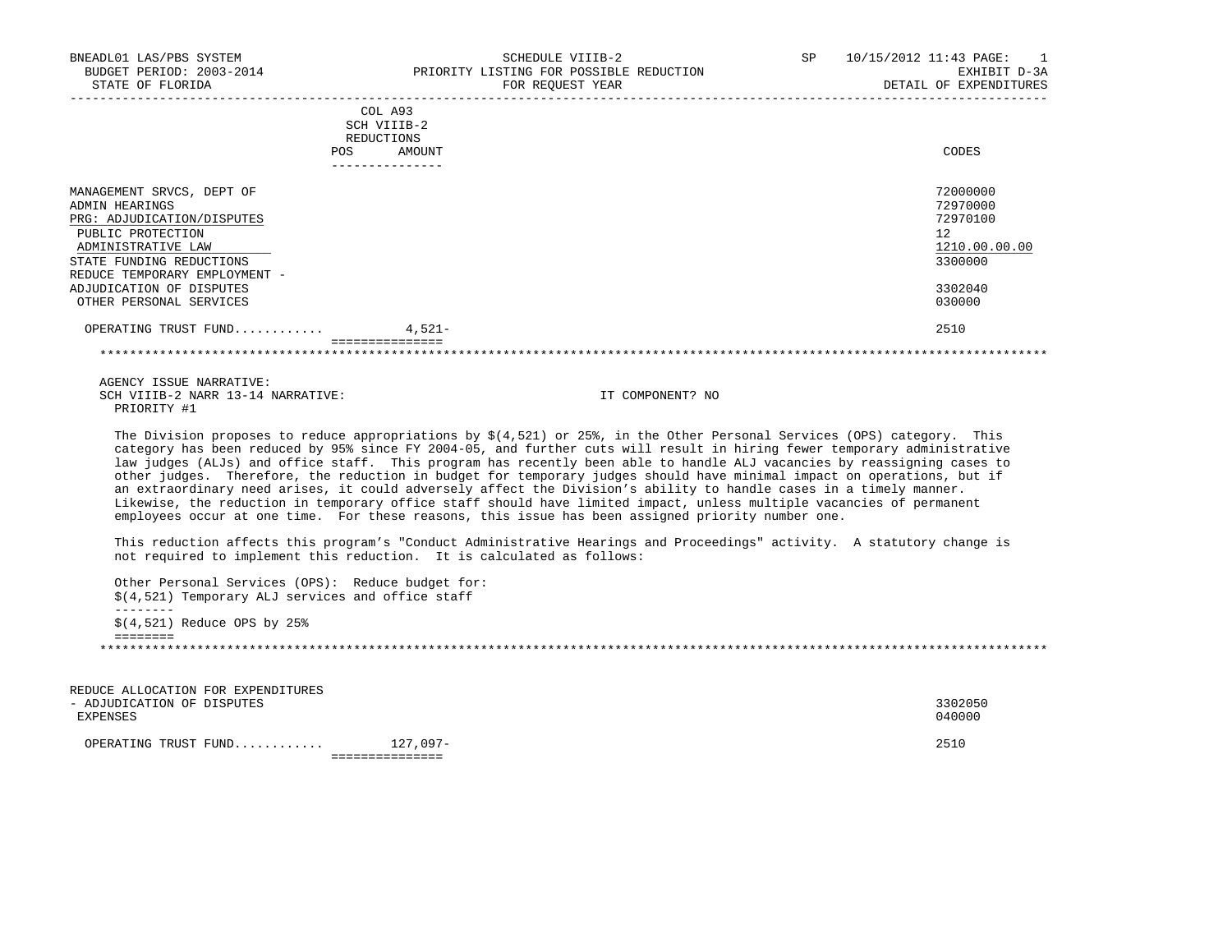| BNEADL01 LAS/PBS SYSTEM<br>BUDGET PERIOD: 2003-2014<br>STATE OF FLORIDA |                           | SCHEDULE VIIIB-2<br>PRIORITY LISTING FOR POSSIBLE REDUCTION<br>FOR REOUEST YEAR                                              | SP 10/15/2012 11:43 PAGE: 2<br>EXHIBIT D-3A<br>DETAIL OF EXPENDITURES |
|-------------------------------------------------------------------------|---------------------------|------------------------------------------------------------------------------------------------------------------------------|-----------------------------------------------------------------------|
|                                                                         |                           |                                                                                                                              |                                                                       |
|                                                                         | COL A93                   |                                                                                                                              |                                                                       |
|                                                                         | SCH VIIIB-2<br>REDUCTIONS |                                                                                                                              |                                                                       |
|                                                                         | POS<br>AMOUNT             |                                                                                                                              | CODES                                                                 |
|                                                                         | _______________           |                                                                                                                              |                                                                       |
| MANAGEMENT SRVCS, DEPT OF                                               |                           |                                                                                                                              | 72000000                                                              |
| ADMIN HEARINGS                                                          |                           |                                                                                                                              | 72970000                                                              |
| PRG: ADJUDICATION/DISPUTES                                              |                           |                                                                                                                              | 72970100                                                              |
| PUBLIC PROTECTION                                                       |                           |                                                                                                                              | 12 <sup>°</sup>                                                       |
| ADMINISTRATIVE LAW                                                      |                           |                                                                                                                              | 1210.00.00.00                                                         |
| STATE FUNDING REDUCTIONS                                                |                           |                                                                                                                              | 3300000                                                               |
| REDUCE ALLOCATION FOR EXPENDITURES                                      |                           |                                                                                                                              |                                                                       |
| - ADJUDICATION OF DISPUTES                                              |                           |                                                                                                                              | 3302050                                                               |
| OPERATING CAPITAL OUTLAY                                                |                           |                                                                                                                              | 060000                                                                |
|                                                                         |                           |                                                                                                                              |                                                                       |
| OPERATING TRUST FUND 6,500-                                             |                           |                                                                                                                              | 2510                                                                  |
|                                                                         | ===============           |                                                                                                                              |                                                                       |
| SPECIAL CATEGORIES                                                      |                           |                                                                                                                              | 100000                                                                |
| CONTRACTED SERVICES                                                     |                           |                                                                                                                              | 100777                                                                |
|                                                                         |                           |                                                                                                                              |                                                                       |
| OPERATING TRUST FUND 7,967-                                             |                           |                                                                                                                              | 2510                                                                  |
|                                                                         | ================          |                                                                                                                              |                                                                       |
| LEASE/PURCHASE/EOUIPMENT                                                |                           |                                                                                                                              | 105281                                                                |
| OPERATING TRUST FUND 2,470-                                             |                           |                                                                                                                              | 2510                                                                  |
|                                                                         | ===============           |                                                                                                                              |                                                                       |
| TOTAL: REDUCE ALLOCATION FOR EXPENDITURES<br>- ADJUDICATION OF DISPUTES |                           |                                                                                                                              | 3302050                                                               |
| TOTAL ISSUE $144.034-$                                                  |                           |                                                                                                                              |                                                                       |
|                                                                         | ===============           |                                                                                                                              |                                                                       |
|                                                                         |                           |                                                                                                                              |                                                                       |
| AGENCY ISSUE NARRATIVE:                                                 |                           |                                                                                                                              |                                                                       |
| SCH VIIIB-2 NARR 13-14 NARRATIVE:                                       |                           | IT COMPONENT? NO                                                                                                             |                                                                       |
| PRIORITY #2                                                             |                           |                                                                                                                              |                                                                       |
|                                                                         |                           |                                                                                                                              |                                                                       |
|                                                                         |                           | The Division proposes to reduce discretionary growding totaling $\phi(127, 007)$ in the European setescomy $\phi(E, E00)$ in |                                                                       |

 The Division proposes to reduce discretionary spending totaling \$(127,097) in the Expenses category, \$(6,500) in Operating Capital Outlay, \$(7,967) in Contracted Services and \$(2,470) in the Lease/Purchase Equipment category. This reduction will have a significant impact on the Division's operations. The Expenses category has been reduced by fifteen percent since FY 2004-05. It is also important to note that the cost of leased office space comprises 49% of the Expenses category's current allocations, thereby restricting the Division's efforts to identify budget cuts in this category. The Contracted Services category has been reduced by five percent since FY 2009-10, and further reductions would hinder the program's ability to procure services such as document destruction and data backup storage when needs arise. For these reasons, this issue has been assigned priority number two.

 This reduction affects this program's "Conduct Administrative Hearings and Proceedings" activity. A statutory change is not required to implement this reduction. It is calculated as follows:

 Expenses: Reduce budget for: \$( 48,552) travel by 23% ( 40,000) rent cost savings 7%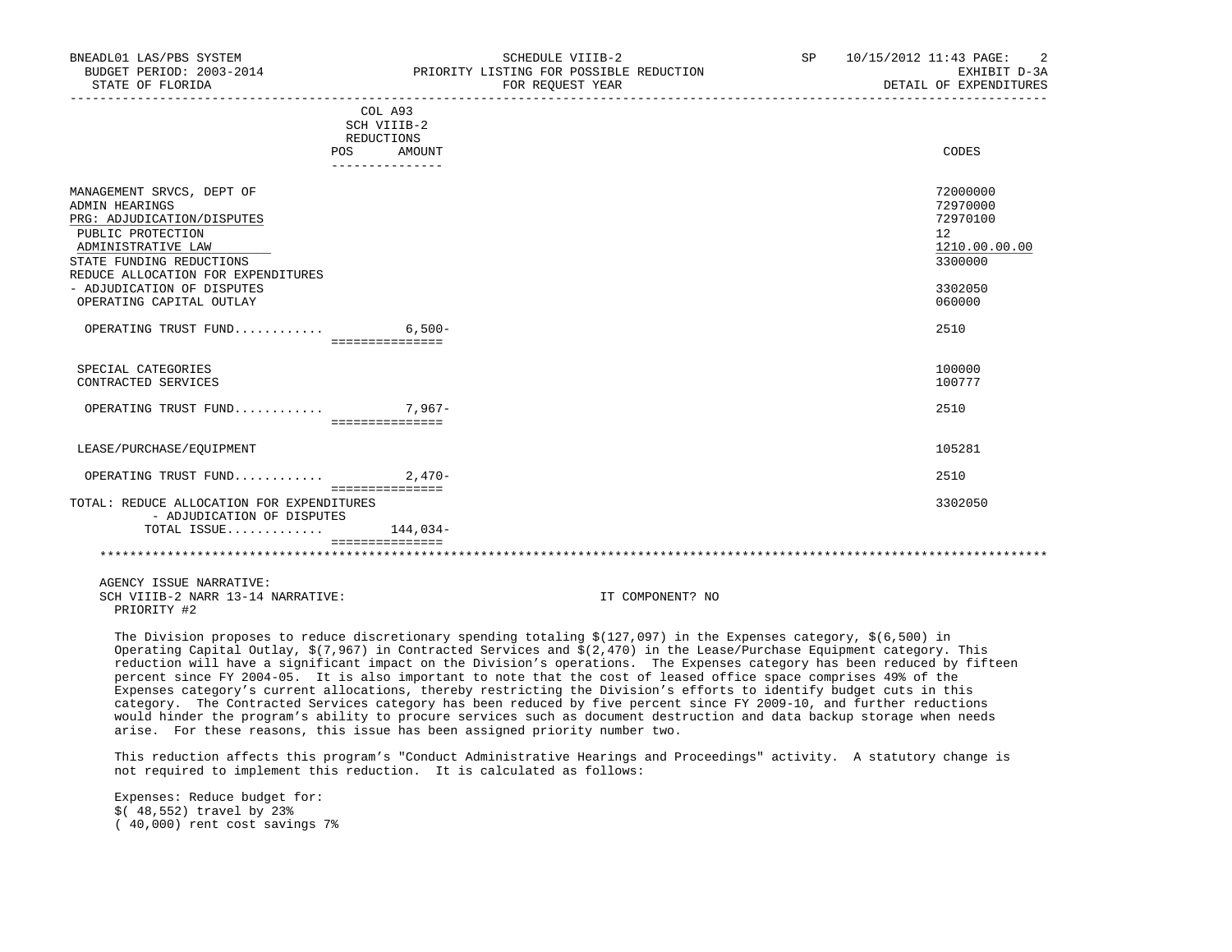|                                                                                                                                                                                                                                                                                                                                                                           | COL A93                                           |               |
|---------------------------------------------------------------------------------------------------------------------------------------------------------------------------------------------------------------------------------------------------------------------------------------------------------------------------------------------------------------------------|---------------------------------------------------|---------------|
|                                                                                                                                                                                                                                                                                                                                                                           | SCH VIIIB-2                                       |               |
|                                                                                                                                                                                                                                                                                                                                                                           | REDUCTIONS<br>POS                                 | CODES         |
|                                                                                                                                                                                                                                                                                                                                                                           | AMOUNT<br>---------------                         |               |
|                                                                                                                                                                                                                                                                                                                                                                           |                                                   |               |
| MANAGEMENT SRVCS, DEPT OF                                                                                                                                                                                                                                                                                                                                                 |                                                   | 72000000      |
| ADMIN HEARINGS                                                                                                                                                                                                                                                                                                                                                            |                                                   | 72970000      |
| PRG: ADJUDICATION/DISPUTES                                                                                                                                                                                                                                                                                                                                                |                                                   | 72970100      |
| PUBLIC PROTECTION                                                                                                                                                                                                                                                                                                                                                         |                                                   | 12            |
| ADMINISTRATIVE LAW                                                                                                                                                                                                                                                                                                                                                        |                                                   | 1210.00.00.00 |
| STATE FUNDING REDUCTIONS                                                                                                                                                                                                                                                                                                                                                  |                                                   | 3300000       |
| REDUCE ALLOCATION FOR EXPENDITURES                                                                                                                                                                                                                                                                                                                                        |                                                   |               |
| - ADJUDICATION OF DISPUTES                                                                                                                                                                                                                                                                                                                                                |                                                   | 3302050       |
| (12,500) office supplies by 25%<br>(9,709) furniture and equipment by 24%<br>(3,028) postage and freight by 35%<br>(13,308) miscellaneous expenses<br>-----------<br>$$(127,097)$ Reduce Expenses by 12%<br>Operating Capital Outlay: Reduce budget for:<br>$$$ (6,500) Reduce OCO by 10%<br>Contracted Services: Reduce budget for:<br>\$( 7,967) miscellaneous services | \$(6,500) furniture, equipment and IT equipment   |               |
| -----------<br>\$( 7,967) Reduce Contracted Services by 4%                                                                                                                                                                                                                                                                                                                |                                                   |               |
| Lease/Purchase Equipment: Reduce budget for:<br>$$$ (2,470) copier rental<br>-----------                                                                                                                                                                                                                                                                                  |                                                   |               |
|                                                                                                                                                                                                                                                                                                                                                                           | $$$ (2,470) Reduce Lease/Purchase Equipment by 8% |               |
|                                                                                                                                                                                                                                                                                                                                                                           |                                                   |               |

| WORKFORCE REDUCTION - ADJUDICATION |            |         |
|------------------------------------|------------|---------|
| OF DISPUTES                        |            | 3302070 |
| SALARY RATE                        |            | 000000  |
| SALARY RATE 174,670-               |            |         |
|                                    |            |         |
| SALARIES AND BENEFITS              |            | 010000  |
|                                    | $3.00 -$   |         |
| OPERATING TRUST FUND               | $232,508-$ | 2510    |
|                                    |            |         |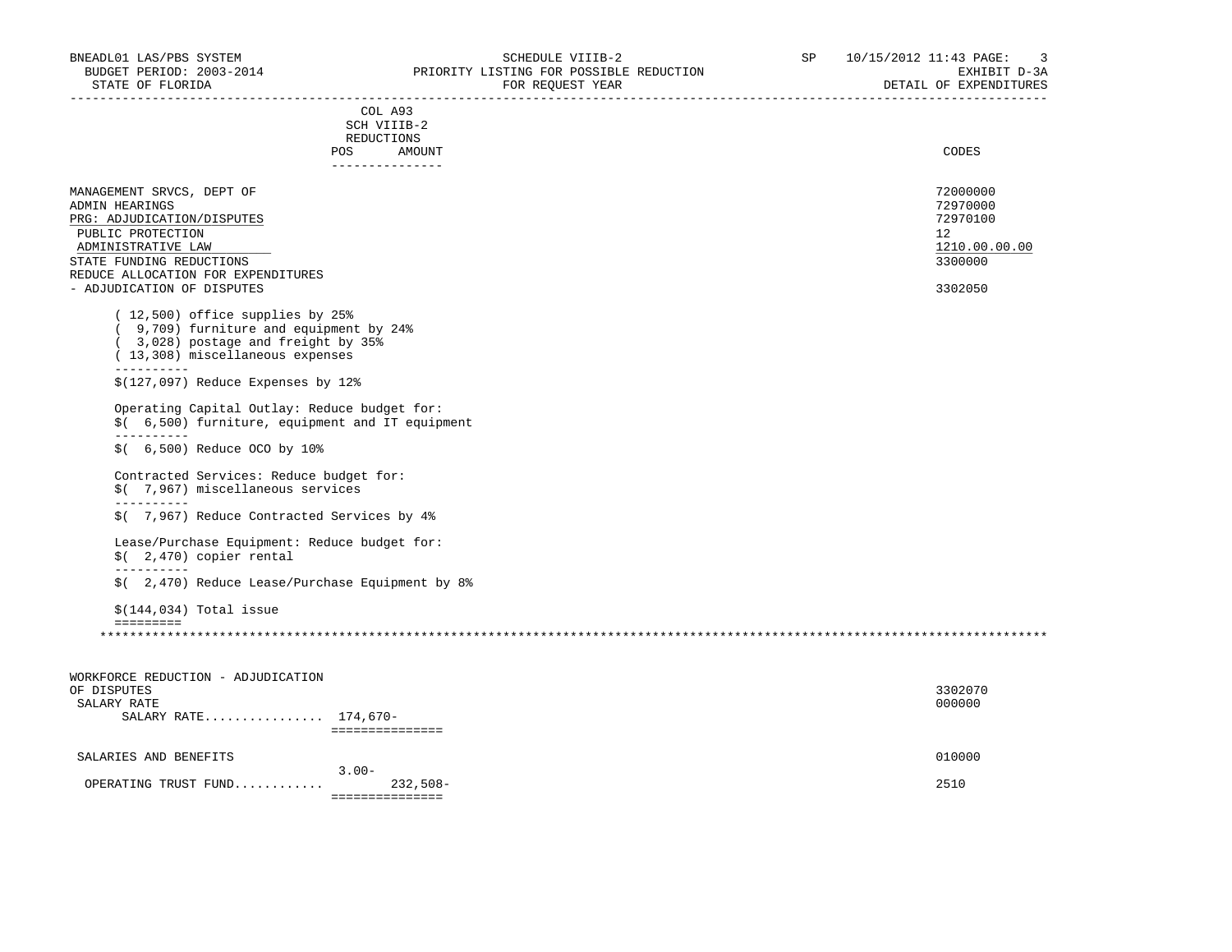| BNEADL01 LAS/PBS SYSTEM<br>BUDGET PERIOD: 2003-2014<br>STATE OF FLORIDA                                                                          | SCHEDULE VIIIB-2<br>PRIORITY LISTING FOR POSSIBLE REDUCTION<br>FOR REOUEST YEAR | SP<br>10/15/2012 11:43 PAGE:<br>$\overline{4}$<br>EXHIBIT D-3A<br>DETAIL OF EXPENDITURES |
|--------------------------------------------------------------------------------------------------------------------------------------------------|---------------------------------------------------------------------------------|------------------------------------------------------------------------------------------|
|                                                                                                                                                  | COL A93<br>SCH VIIIB-2<br>REDUCTIONS                                            |                                                                                          |
|                                                                                                                                                  | AMOUNT<br>POS.                                                                  | CODES                                                                                    |
| MANAGEMENT SRVCS, DEPT OF<br>ADMIN HEARINGS<br>PRG: ADJUDICATION/DISPUTES<br>PUBLIC PROTECTION<br>ADMINISTRATIVE LAW<br>STATE FUNDING REDUCTIONS |                                                                                 | 72000000<br>72970000<br>72970100<br>12<br>1210.00.00.00<br>3300000                       |

 WORKFORCE REDUCTION - ADJUDICATION OF DISPUTES 3302070 EXPENSES 040000 OPERATING TRUST FUND............ 16,221- 2510 =============== TOTAL: WORKFORCE REDUCTION - ADJUDICATION 3302070 OF DISPUTES TOTAL POSITIONS......... 3.00- TOTAL ISSUE............. 248,729- TOTAL SALARY RATE....... 174,670- ===============

 AGENCY ISSUE NARRATIVE: SCH VIIIB-2 NARR 13-14 NARRATIVE: IT COMPONENT? NO PRIORITY #3

 Since FY 2003-04, the Adjudication of Disputes program's workforce has been reduced by nineteen percent, and its Salaries and Benefits budget has been reduced by thirteen percent. The Division proposes to further reduce this program's workforce by 5% by deleting one administrative law judge (ALJ) position, one administrative secretary position, and one administrative assistant I position. This reduction of \$(248,729) will negatively impact the Division's operations and will significantly limit its ability to fulfill its mission of impartially adjudicating disputes in a timely fashion. With fewer judges, the cases will be processed more slowly, thereby adversely affecting the Division's performance, which has significantly improved over the past eleven years. Moreover, many of the agencies who use the Division to adjudicate their disputes will not be able to fulfill their objectives of a just and speedy resolution, at an affordable cost, of public disputes. For these reasons, this issue was assigned priority number three.

\*\*\*\*\*\*\*\*\*\*\*\*\*\*\*\*\*\*\*\*\*\*\*\*\*\*\*\*\*\*\*\*\*\*\*\*\*\*\*\*\*\*\*\*\*\*\*\*\*\*\*\*\*\*\*\*\*\*\*\*\*\*\*\*\*\*\*\*\*\*\*\*\*\*\*\*\*\*\*\*\*\*\*\*\*\*\*\*\*\*\*\*\*\*\*\*\*\*\*\*\*\*\*\*\*\*\*\*\*\*\*\*\*\*\*\*\*\*\*\*\*\*\*\*\*\*\*

 This reduction affects this program's "Conduct Administrative Hearings and Proceedings" activity. A statutory change is not required to implement this reduction. It is calculated as follows:

 Salaries and Benefits: \$(151,678) Delete one filled ALJ position ( 43,181) Delete one vacant administrative secretary position ( 37,649) Delete one filled administrative assistant I position ---------- \$(232,508) Delete 3 positions, or 5% of workforce, and Salaries and Benefits by 4% Expenses:

 \$ ( 6,211) 1 professional standard recurring Expenses package (10,010) 2 support staff standard recurring Expenses packages, \$5,005 each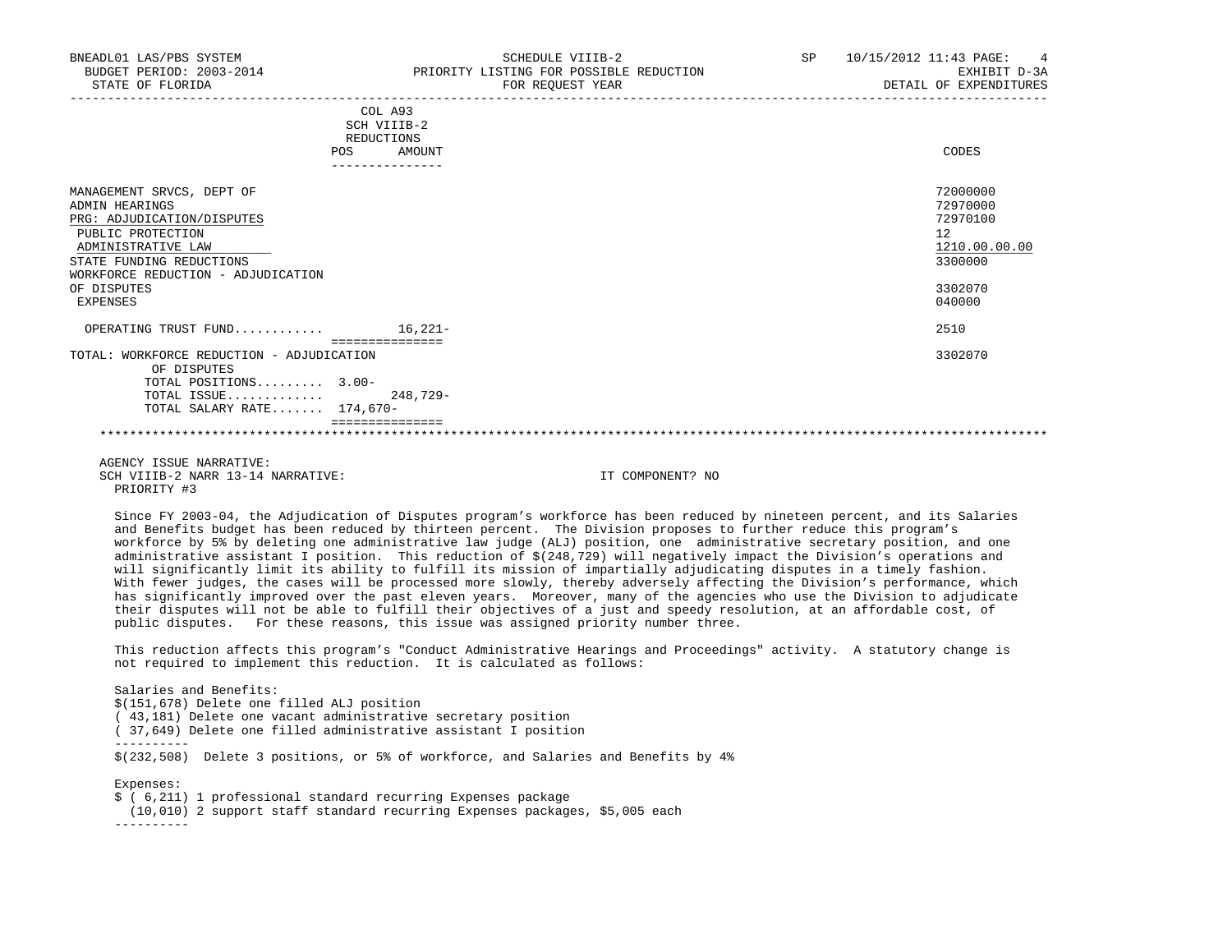| BNEADL01 LAS/PBS SYSTEM<br>BUDGET PERIOD: 2003-2014<br>STATE OF FLORIDA<br><u>___________________</u>                                                                                                 |                                                | PRIORITY LISTING FOR POSSIBLE REDUCTION | SCHEDULE VIIIB-2<br>FOR REQUEST YEAR |                    | SP                     |   | 10/15/2012 11:43 PAGE:<br>-5<br>EXHIBIT D-3A<br>DETAIL OF EXPENDITURES        |
|-------------------------------------------------------------------------------------------------------------------------------------------------------------------------------------------------------|------------------------------------------------|-----------------------------------------|--------------------------------------|--------------------|------------------------|---|-------------------------------------------------------------------------------|
| POS                                                                                                                                                                                                   | COL A93<br>SCH VIIIB-2<br>REDUCTIONS<br>AMOUNT |                                         |                                      |                    |                        |   | CODES                                                                         |
|                                                                                                                                                                                                       | _______________                                |                                         |                                      |                    |                        |   |                                                                               |
| MANAGEMENT SRVCS, DEPT OF<br>ADMIN HEARINGS<br>PRG: ADJUDICATION/DISPUTES<br>PUBLIC PROTECTION<br>ADMINISTRATIVE LAW<br>STATE FUNDING REDUCTIONS<br>WORKFORCE REDUCTION - ADJUDICATION<br>OF DISPUTES |                                                |                                         |                                      |                    |                        |   | 72000000<br>72970000<br>72970100<br>12<br>1210.00.00.00<br>3300000<br>3302070 |
| $$(16, 221)$ Reduce Expenses by 2%                                                                                                                                                                    |                                                |                                         |                                      |                    |                        |   |                                                                               |
| $$(248, 729)$ Total Issue                                                                                                                                                                             |                                                |                                         |                                      |                    |                        |   |                                                                               |
| ===========                                                                                                                                                                                           |                                                |                                         |                                      |                    |                        |   |                                                                               |
|                                                                                                                                                                                                       |                                                |                                         |                                      |                    |                        |   |                                                                               |
| POSITION DETAIL OF SALARIES AND BENEFITS:                                                                                                                                                             |                                                |                                         |                                      |                    |                        |   |                                                                               |
|                                                                                                                                                                                                       | FTE                                            | BASE RATE                               |                                      | ADDITIVES BENEFITS | SUBTOTAL               | ႜ | LAPSE LAPSED SALARIES<br>AND BENEFITS                                         |
| A93 - SCH VIIIB-2 REDUCTIONS                                                                                                                                                                          |                                                |                                         |                                      |                    |                        |   |                                                                               |
| CHANGES TO CURRENTLY AUTHORIZED POSITIONS                                                                                                                                                             |                                                |                                         |                                      |                    |                        |   |                                                                               |
| 0108 ADMINISTRATIVE SECRETARY<br>02658 001                                                                                                                                                            |                                                | $1.00 - 26,000 -$                       |                                      |                    |                        |   | $17,181 43,181-$ 0.00 $43,181-$                                               |
| 0709 ADMINISTRATIVE ASSISTANT I<br>02816 001                                                                                                                                                          |                                                | $1.00 - 27.600 -$                       |                                      |                    | $10,049-$ 37,649- 0.00 |   | 37,649-                                                                       |
| 7722 ADMINISTRATIVE LAW JUDGE<br>02795 001                                                                                                                                                            | $1.00 -$                                       | 121,070-                                |                                      | $30,608-$          | 151,678- 0.00          |   | 151,678–                                                                      |
| TOTALS FOR ISSUE BY FUND                                                                                                                                                                              |                                                |                                         |                                      |                    |                        |   |                                                                               |
| 2510 OPERATING TRUST FUND                                                                                                                                                                             |                                                |                                         |                                      |                    |                        |   | 232,508-<br>______________                                                    |
|                                                                                                                                                                                                       | $3.00 -$                                       | 174.670-                                |                                      |                    | $57,838-232,508-$      |   | 232,508-<br>==============                                                    |
|                                                                                                                                                                                                       |                                                |                                         |                                      |                    |                        |   |                                                                               |
| TOTAL: ADMINISTRATIVE LAW<br>BY FUND TYPE                                                                                                                                                             |                                                |                                         |                                      |                    |                        |   | 1210.00.00.00                                                                 |
| $3.00 -$<br>SALARY RATE 174,670-                                                                                                                                                                      | ===============                                |                                         |                                      |                    |                        |   | 2000                                                                          |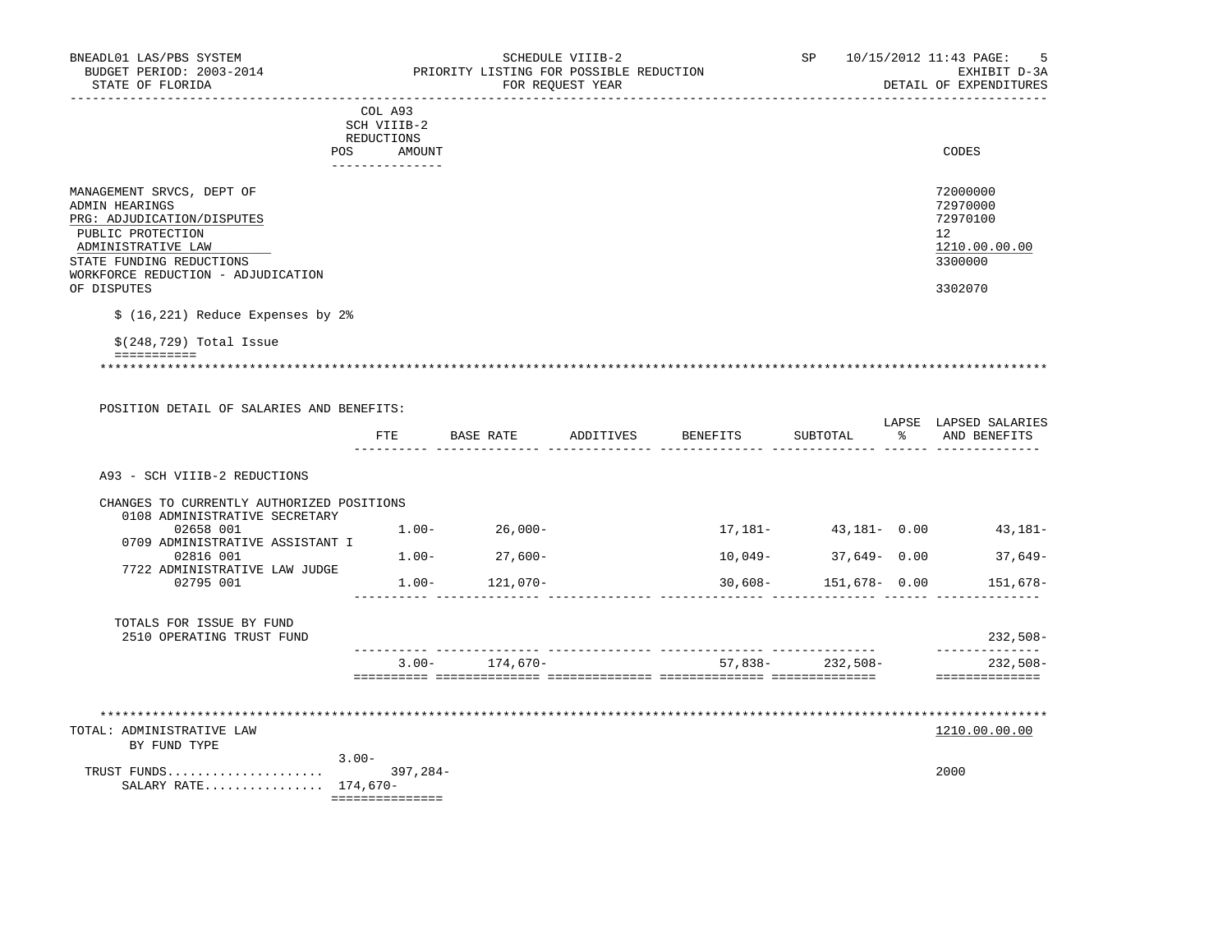| BNEADL01 LAS/PBS SYSTEM<br>BUDGET PERIOD: 2003-2014<br>STATE OF FLORIDA                                                                                                                                                                                    |                                                                       | SCHEDULE VIIIB-2<br>PRIORITY LISTING FOR POSSIBLE REDUCTION<br>FOR REOUEST YEAR | SP <sub>2</sub><br>_________________________ | 10/15/2012 11:43 PAGE:<br>6<br>EXHIBIT D-3A<br>DETAIL OF EXPENDITURES                   |
|------------------------------------------------------------------------------------------------------------------------------------------------------------------------------------------------------------------------------------------------------------|-----------------------------------------------------------------------|---------------------------------------------------------------------------------|----------------------------------------------|-----------------------------------------------------------------------------------------|
|                                                                                                                                                                                                                                                            | COL A93<br>SCH VIIIB-2<br>REDUCTIONS<br>POS AMOUNT<br>_______________ |                                                                                 |                                              | CODES                                                                                   |
| MANAGEMENT SRVCS, DEPT OF<br><b>ADMIN HEARINGS</b><br>PRG: WORKER COMP/JUDGES<br>ECONOMIC OPPORTUNITIES<br>WORKFORCE SERVICES<br>STATE FUNDING REDUCTIONS<br>WORKFORCE REDUCTION - WORKERS'<br>COMPENSATION APPEALS<br>SALARY RATE<br>SALARY RATE 464,060- | ===============                                                       |                                                                                 |                                              | 72000000<br>72970000<br>72970200<br>11<br>1102.00.00.00<br>3300000<br>3302120<br>000000 |
| SALARIES AND BENEFITS                                                                                                                                                                                                                                      | $17.00 -$                                                             |                                                                                 |                                              | 010000                                                                                  |
| OPERATING TRUST FUND 718,524-                                                                                                                                                                                                                              | ===============                                                       |                                                                                 |                                              | 2510                                                                                    |
| <b>EXPENSES</b>                                                                                                                                                                                                                                            |                                                                       |                                                                                 |                                              | 040000                                                                                  |
| OPERATING TRUST FUND 85,762-                                                                                                                                                                                                                               |                                                                       |                                                                                 |                                              | 2510                                                                                    |
| TOTAL: WORKFORCE REDUCTION - WORKERS'<br>COMPENSATION APPEALS<br>TOTAL POSITIONS 17.00-<br>TOTAL ISSUE<br>TOTAL SALARY RATE 464,060-                                                                                                                       | ===============<br>$804, 286 -$<br>===============                    |                                                                                 |                                              | 3302120                                                                                 |
|                                                                                                                                                                                                                                                            |                                                                       |                                                                                 |                                              |                                                                                         |
| AGENCY ISSUE NARRATIVE:<br>SCH VIIIB-2 NARR 13-14 NARRATIVE:<br>PRIORITY #4                                                                                                                                                                                |                                                                       | IT COMPONENT? NO                                                                |                                              |                                                                                         |

 Since FY 2005-06, the Workers' Compensation Appeals program's workforce has been reduced by ten percent, and its Salaries and Benefits budget has been reduced by eleven percent. The Division proposes to further reduce this program's workforce by 10% by deleting 17 executive secretary positions. This reduction of \$(804,286) will negatively impact the Division's operations and will significantly limit its ability to fulfill its mission of efficiently handling its caseload. The Division has made significant strides through the use of electronic filing, and intense training and re-training of key personnel to carry out the daily functions of the office. A reduction in the number of staff will impair or eliminate the excellent trends toward compliance with the time mandates that have been achieved through a monumental cooperative effort between the individuals staffing the district offices and the claimants, attorneys and employers/carriers who bring their cases to the Division for adjudication. The result will be greater delays in the resolution of workers' compensation matters and, ultimately, in the payment of benefits to injured workers who are entitled to receive them. The goal of workers' compensation, to return the injured worker to employment after receiving necessary and appropriate medical treatment and benefits to which he or she is entitled, will be severely undermined by the called for reductions. For these reasons, this issue was assigned priority number four.

It is important to note that the budget of the Office of the Judges of Compensation Claims is funded by the Workers'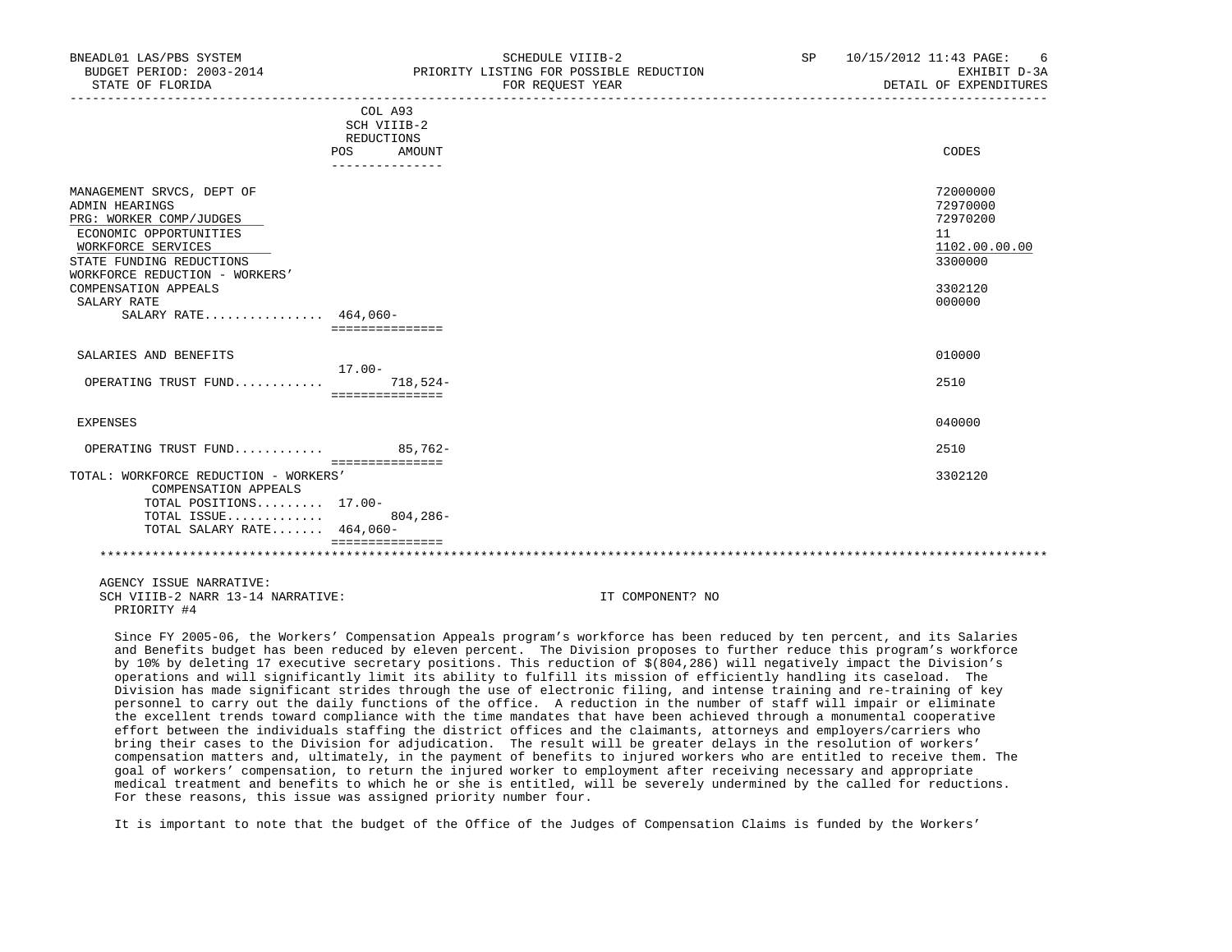|     | --------------- |       |
|-----|-----------------|-------|
| POS | AMOUNT          | CODES |
|     | REDUCTIONS      |       |
|     | SCH VIIIB-2     |       |
|     | COL A93         |       |

| MANAGEMENT SRVCS, DEPT OF      | 72000000      |
|--------------------------------|---------------|
| ADMIN HEARINGS                 | 72970000      |
| PRG: WORKER COMP/JUDGES        | 72970200      |
| ECONOMIC OPPORTUNITIES         |               |
| WORKFORCE SERVICES             | 1102.00.00.00 |
| STATE FUNDING REDUCTIONS       | 3300000       |
| WORKFORCE REDUCTION - WORKERS' |               |
| COMPENSATION APPEALS           | 3302120       |

-----------------------------------------------------------------------------------------------------------------------------------

 Compensation Administration Trust Fund of the Department of Financial Services. This fund is supported by insurance carrier assessments; Section 440.51, Florida Statutes, specifically sets forth the formula for calculating these assessments. Insurance companies pay only that amount necessary to fund the administration of Chapter 440, Florida Statutes, including programs within the Office of the Judges of Compensation Claims, the Division of Workers' Compensation, the Department of Education and others.

 This reduction affects this program's "Adjudicate and Hear Workers' Compensation Disputes" and "Facilitate Mediation of Workers' Compensation Disputes" activities. A statutory change is not required to implement this reduction. It is calculated as follows:

Salaries and Benefits:

\$( 718,524) Delete seventeen executive secretary positions, or 10% of workforce, and Salaries and Benefits by 6%

Expenses:

\$ ( 85,085) 17 support staff standard recurring Expenses packages at \$5,005 each

\$ ( 677) Miscellaneous expenses

------------

\$ ( 85,762) Reduce Expenses by 3%

\$(804,286) Total Issue

===========

\*\*\*\*\*\*\*\*\*\*\*\*\*\*\*\*\*\*\*\*\*\*\*\*\*\*\*\*\*\*\*\*\*\*\*\*\*\*\*\*\*\*\*\*\*\*\*\*\*\*\*\*\*\*\*\*\*\*\*\*\*\*\*\*\*\*\*\*\*\*\*\*\*\*\*\*\*\*\*\*\*\*\*\*\*\*\*\*\*\*\*\*\*\*\*\*\*\*\*\*\*\*\*\*\*\*\*\*\*\*\*\*\*\*\*\*\*\*\*\*\*\*\*\*\*\*\*

POSITION DETAIL OF SALARIES AND BENEFITS:

|                                           | <b>FTE</b> | BASE RATE | ADDITIVES | <b>BENEFITS</b> | SUBTOTAL        | LAPSE<br>°≈ | LAPSED SALARIES<br>AND BENEFITS |
|-------------------------------------------|------------|-----------|-----------|-----------------|-----------------|-------------|---------------------------------|
| A93 - SCH VIIIB-2 REDUCTIONS              |            |           |           |                 |                 |             |                                 |
| CHANGES TO CURRENTLY AUTHORIZED POSITIONS |            |           |           |                 |                 |             |                                 |
| 0114 EXECUTIVE SECRETARY                  |            |           |           |                 |                 |             |                                 |
| 03440 001                                 | $1.00 -$   | $25.479-$ | $1.270-$  | $9.940 -$       | $36.689 - 0.00$ |             | $36,689-$                       |
| 03449 001                                 | $1.00 -$   | $25.479-$ |           | $13,390-$       | $38.869 -$      | 0.00        | $38,869-$                       |
| 03456 001                                 | $1.00 -$   | $25.479-$ |           | $17.114-$       | $42,593-$       | 0.00        | $42.593-$                       |
| 03468 001                                 | $1.00 -$   | 29,778-   |           | 17,666-         | 47,444-         | 0.00        | $47.444-$                       |
| 03477 001                                 | $1.00 -$   | 26,079-   | $1.270 -$ | 17,354-         | 44,703-         | 0.00        | 44,703-                         |
| 03481 001                                 | $1.00 -$   | $26.079-$ | $1.270-$  | $17.354-$       | 44,703-         | 0.00        | 44,703-                         |
|                                           |            |           |           |                 |                 |             |                                 |